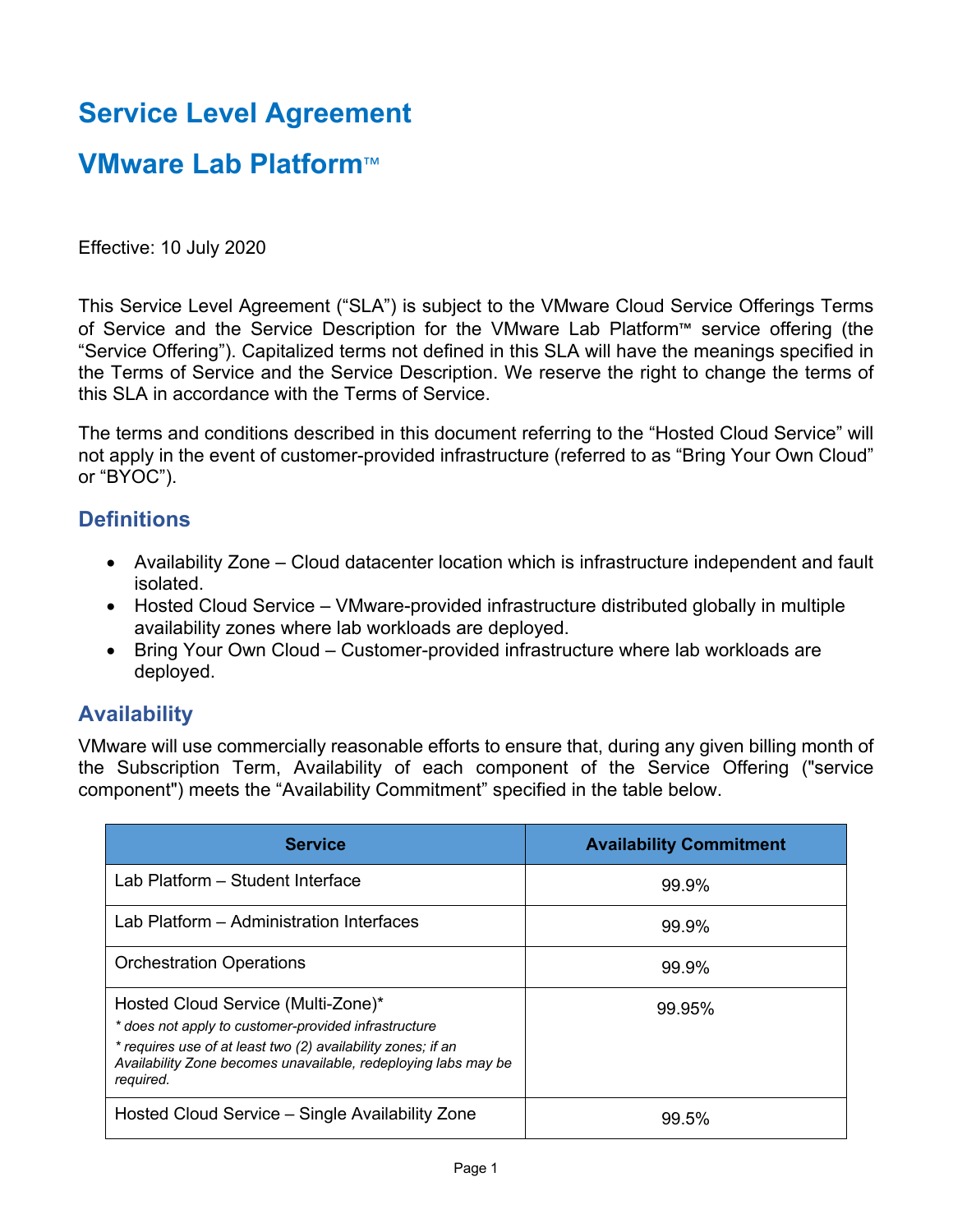If the Availability of the Service Offering is less than the Availability Commitment, then you may request an SLA Credit. Availability in a given billing month is calculated according to the following formula:

"Availability" = ([total minutes in a billing month – total minutes Unavailable] / total minutes in a billing month) x 100

## **Unavailability and SLA Events**

The Service Offering will be considered "Unavailable", subject to the Service Level Agreement Limitations set forth below, if VMware's monitoring tools determine one of the following events (each, an "SLA Event") has occurred.

The total minutes that the Service Offering is Unavailable for a particular SLA Event is measured from the time that VMware validates the SLA Event has occurred, as defined below, until the time that VMware resolves the SLA Event such that the Service Offering is Available to you.

If two or more SLA Events occur simultaneously, the SLA Event with the longest duration will be used to determine the total minutes Unavailable.

Each of the following will be considered an SLA Event for the Service Offerings:

- Student Interface inaccessible for five consecutive minutes
- Administrative Interfaces inaccessible for five consecutive minutes
- Unable to deploy student lab workloads to a single availability zone for five consecutive minutes\*
- Unable to deploy student lab workloads to two or more availability zones for five consecutive minutes\*

#### **\***SLA Events not measured against BYOC infrastructure.

*Please Note: Failure of one or more of the above-mentioned events will be subject to a root cause investigation if the infrastructure is provided by the customer, or if the failure may be due to a misconfiguration of customer-created content.*

## **Requirements**

To be eligible to receive any SLA Credits for an SLA Event, you must meet the following requirements:

- Events affecting customers providing their own infrastructure will be subject to a thorough investigation to determine the root cause. Results of an investigation which clearly indicate that the root cause cannot be attributed to the VMware Lab Platform™ service will not be eligible to receive credit.
- Service attributes and lab content are configured correctly for use within VMware Lab Platform™.
- Required bandwidth is available as per the recommendations of VMware for proper functioning of the service offering.
- Required capacity is available as per the recommendations of VMware for proper functioning of the service offering.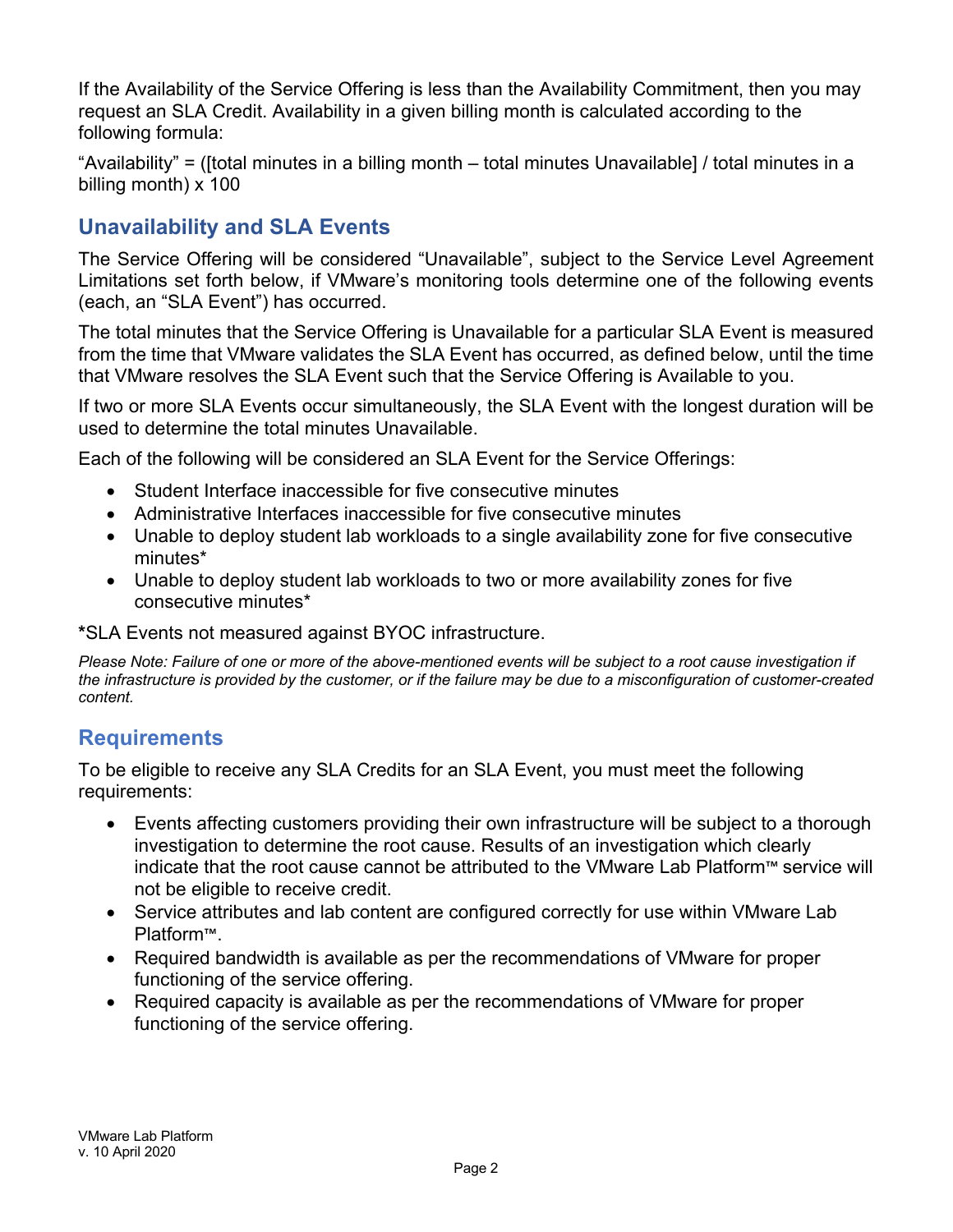## **SLA Credits**

Each "SLA Credit" is an amount equal to a portion of the monthly recurring or metered subscription amount (net of any discounts) for the billing month in which the SLA event occurred.

#### Lab Platform – Student Interface

| <b>Monthly Uptime Percentage</b>                   | <b>SLA Credit Percentage</b> |
|----------------------------------------------------|------------------------------|
| Less than 99.9% but equal to or greater than 99.0% | 10%                          |
| Less than 99.0%                                    | 30%                          |

#### Lab Platform – Administration Interfaces

| <b>Monthly Uptime Percentage</b>                   | <b>SLA Credit Percentage</b> |
|----------------------------------------------------|------------------------------|
| Less than 99.9% but equal to or greater than 99.0% | 5%                           |
| Less than 99.0%                                    | 15%                          |

#### Orchestration Operations

| <b>Monthly Uptime Percentage</b>                   | <b>SLA Credit Percentage</b> |
|----------------------------------------------------|------------------------------|
| Less than 99.9% but equal to or greater than 99.0% | 10%                          |
| Less than 99.0%                                    | 30%                          |

#### Hosted Cloud Service (Multi-Zone)

| <b>Monthly Uptime Percentage</b>                        | <b>SLA Credit Percentage</b> |
|---------------------------------------------------------|------------------------------|
| Less than 99.95% but equal to or greater than<br>99.90% | 10%                          |
| Less than $99.90\%$                                     | 30%                          |

#### Hosted Cloud Service (Single Zone)

| <b>Monthly Uptime Percentage</b>                   | <b>SLA Credit Percentage</b> |
|----------------------------------------------------|------------------------------|
| Less than 99.5% but equal to or greater than 99.0% | 10%                          |
| Less than 99.0%                                    | 30%                          |

## **Service Level Agreement Limitations**

The following will be excluded from any time-based calculations related to the service component being Unavailable:

- (i) scheduled maintenance where you have been notified at least 24 hours in advance,
- (ii) recurring or zero-impact maintenance that is generally applicable to all customers,
- (iii) your misuse of the service offering or a service component,
- (iv) force majeure events, denial of service attacks, viruses, or hacking attacks for which there is no commercially reasonable known solution, or any other events that are not